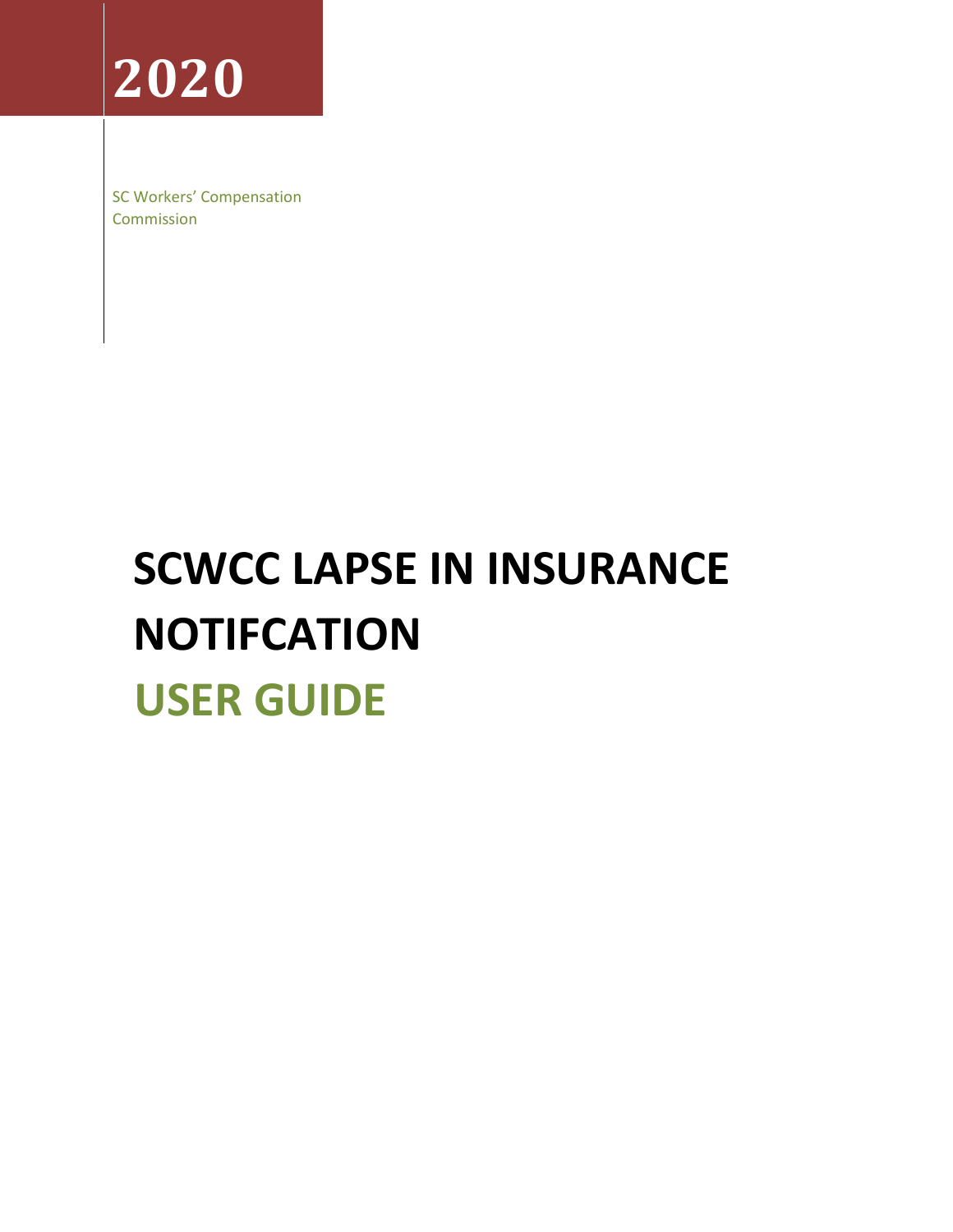The SCWCC Verification of Coverage web portal has been expanded to allow users the ability to register for notification of policies that are canceled mid-term.

## **TABLE OF CONTENTS**

User Manual – Revision 3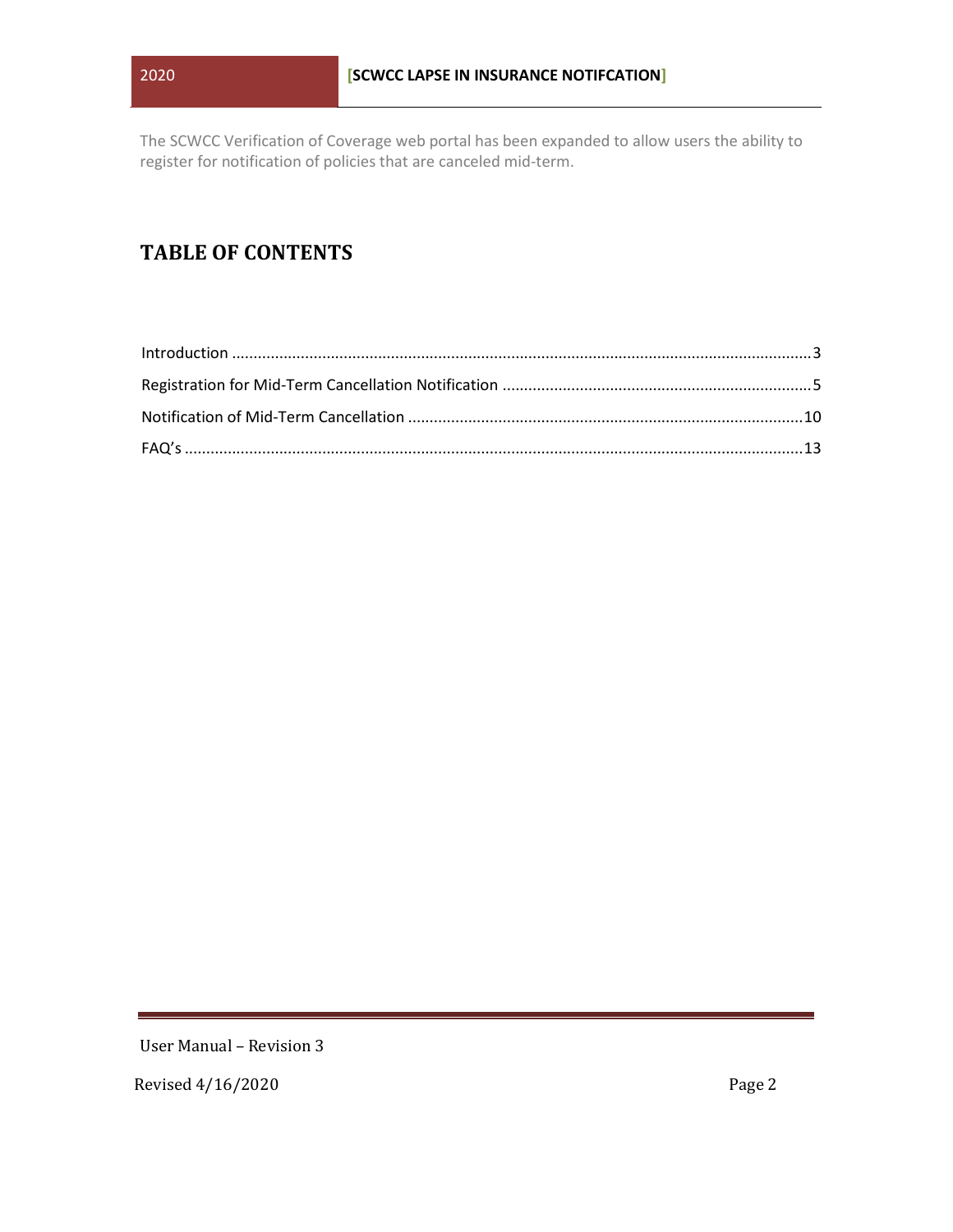## SCWCC Coverage Lookup and Lapse in Insurance Notification

### <span id="page-2-0"></span>**Introduction**

The South Carolina Workers' Compensation Commission is proud to offer the ability to register and receive notification of policies that have been canceled mid-term based on a search of the NCCI database via the SCWCC Verification of Coverage link on the [www.wcc.sc.gov](http://www.wcc.sc.gov/) website. This service has been developed in cooperation with Frank B. Norris and Company and the South Carolina Home Builders Association (SCHBA).

**Problem as stated by SCHBA**: Title 42 of the South Carolina Code of Laws holds General Contractors (GC's) and Residential Home Builders responsible for occupational injuries or death sustained by un-insured subcontractors and their employees while performing work on behalf of the building contractor. Many contractors require their subcontractors to procure a policy of Workers' Compensation coverage to protect both the contractor and the subcontractor's employees. An active contractor may employ the services of many subcontractors which imposes a significant burden upon the contractors to ensure that each Certificate of Insurance provided is current, correct and valid. A system that electronically generates a notice of cancellation of a subcontractor's coverage and transmit that data to all Certificate holders will greatly reduce the burden upon contractors, improve the likelihood that all parties comply with the workers' compensation laws and reduce incidents of fraud.

**Interested Parties:** Parties interested in the solution proposed by the SC Home Builder's Association are residential and commercial general contractors, subcontractors, and their employees; Workers' Compensation insurance providers; property & casualty insurance agents; landscapers, other industries that use subcontractors; the South Carolina Uninsured Employer Fund; agencies responsible for enforcement of insurance fraud laws; and the citizens of South Carolina whose tax dollars support law enforcement efforts, and who pay higher premiums when costs of fraud are passed through to consumers.

User Manual – Revision 3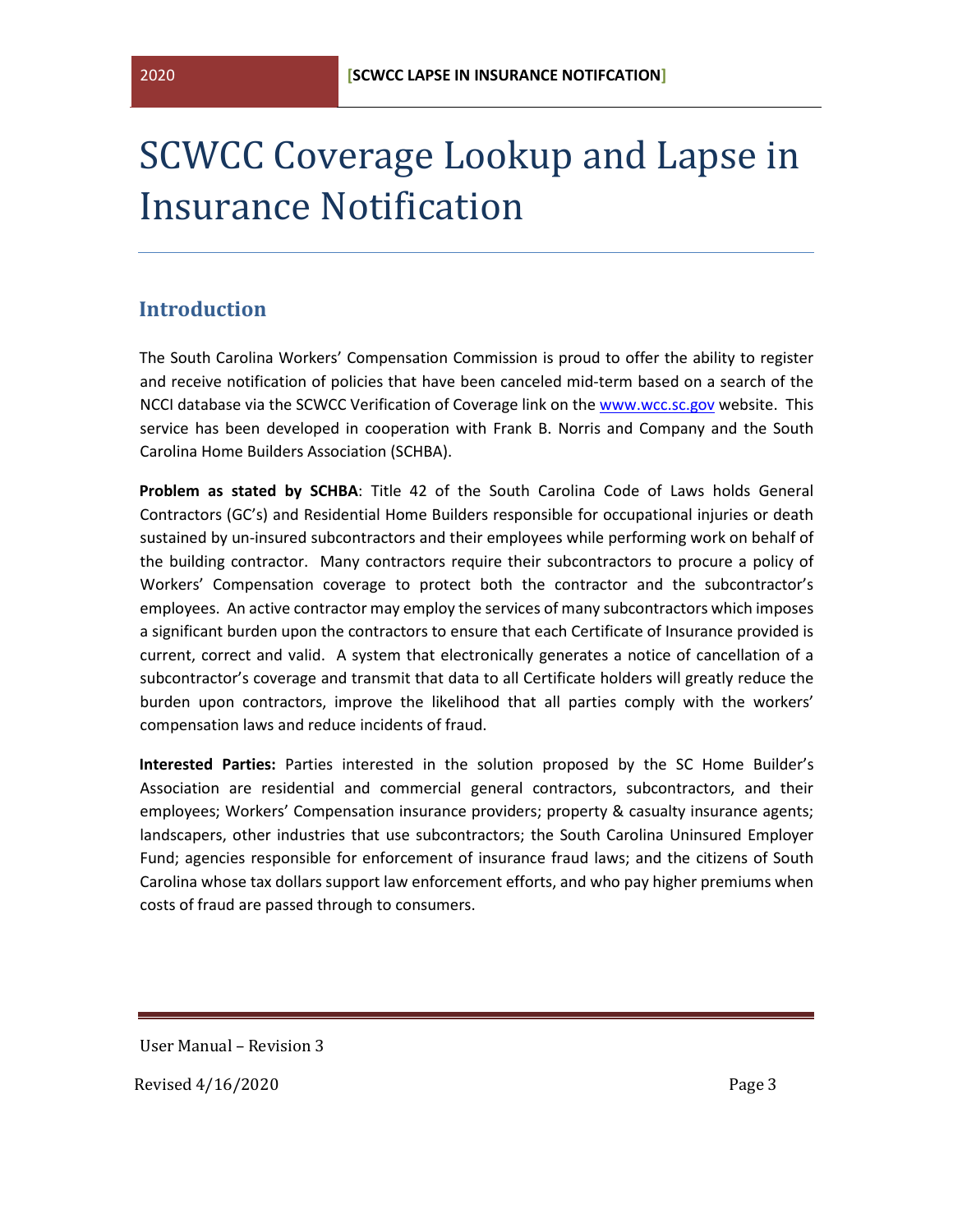**Disclaimer: Pursuant to SC Code of Laws 42-1-400; 42-1-410, a general contractor is considered liable for Workers' Compensation injuries/costs incurred by an uninsured subcontractor.** 

**Please be advised that the South Carolina Workers' Compensation Commission provides the above information as "information only" and DOES NOT affirm the accuracy of the same. Verification of pre-mature policy cancellation is the responsibility of the notification recipient** 

User Manual – Revision 3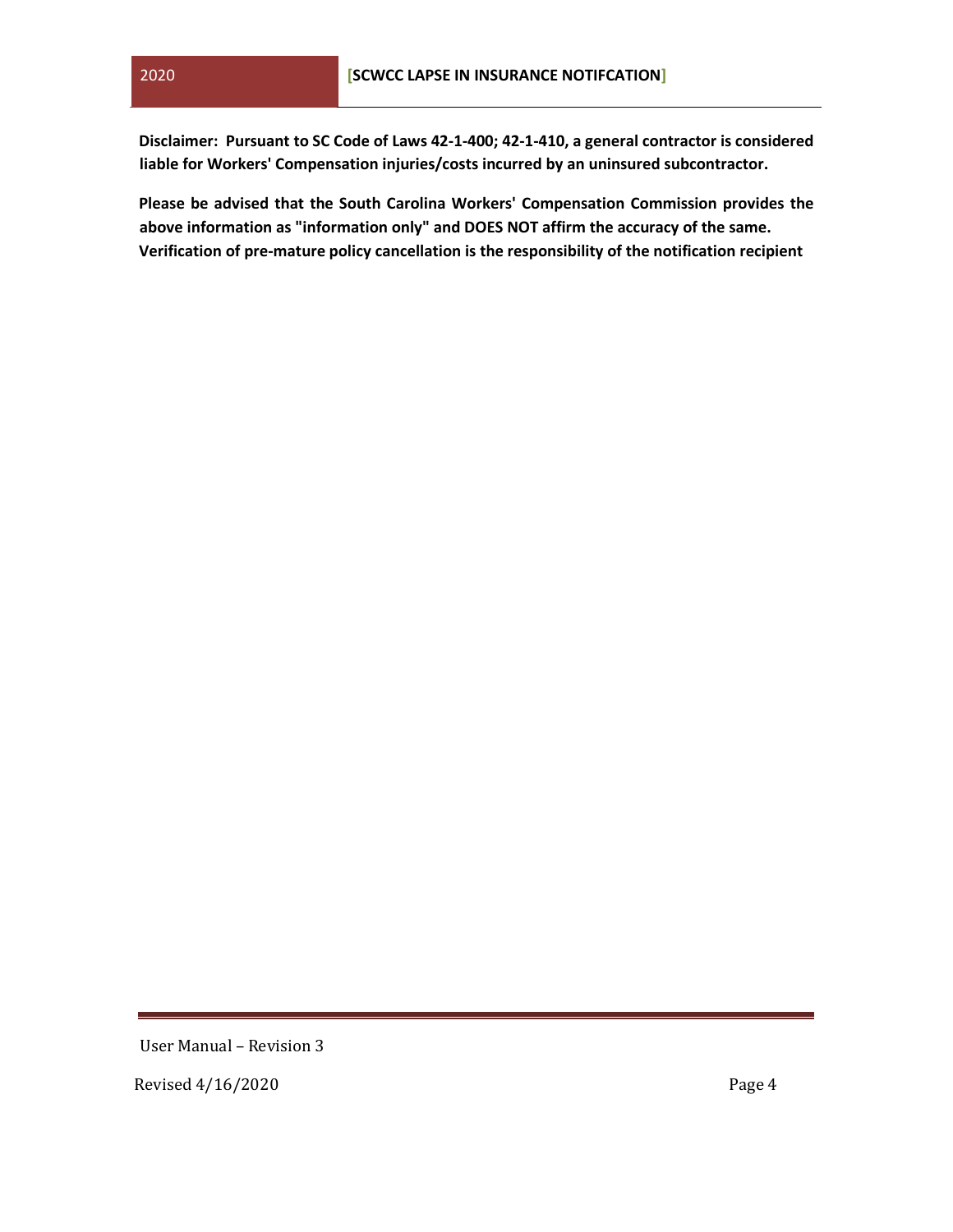## <span id="page-4-0"></span>**Registration for Mid-Term Cancellation Notification**

To register an email address to receive notices of mid-term cancellations of workers' compensation insurance policies follow the steps provided below.

1. From the SCWCC website [\(www.wcc.sc.gov\),](http://www.wcc.sc.gov/) select the **Verification of Coverage** link from the top of the home page.



When the next screen appears as shown below, CLICK the **Verify Coverage** link.



User Manual – Revision 3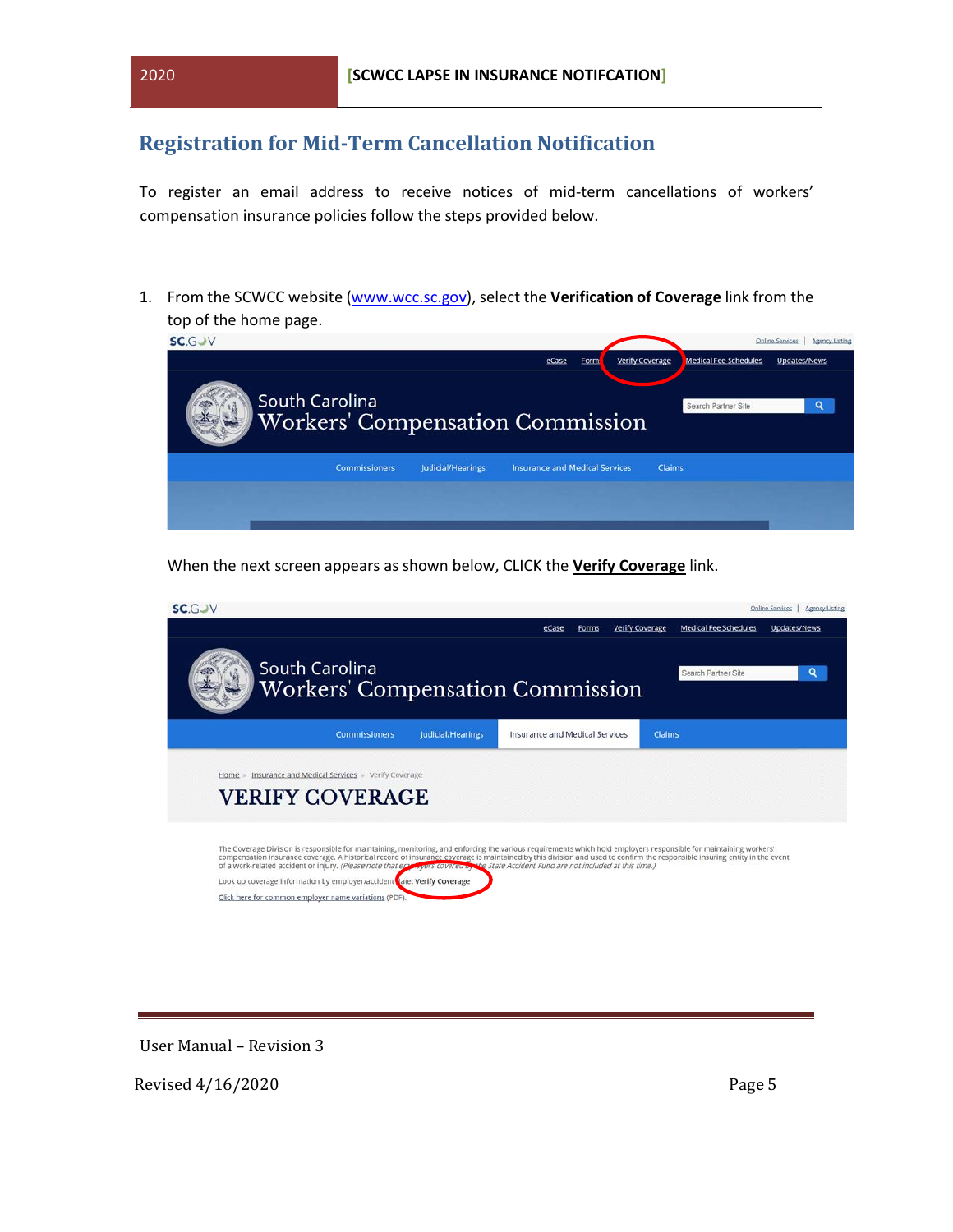2. Read the Notice and Disclaimer and then CLICK the "ACCEPT" button.



3. Enter your search criteria for the Employer in question. a) The State should default to South Carolina, but if not please choose South Carolina from the drop down box; b) Date entered should be the Date of Injury or can be the current day's date; c) You can search by Employer name or Employer FEIN; d) If searching by Employer name, select either Employer name "Contains" or Employer name "Starts With." Click SEARCH. Search results will display on next screen.

| South Carolina Workers Compensation Commission                                                                                                                                                                                                                                                                                                                            |                                                                                                                                                            | LOGIN |
|---------------------------------------------------------------------------------------------------------------------------------------------------------------------------------------------------------------------------------------------------------------------------------------------------------------------------------------------------------------------------|------------------------------------------------------------------------------------------------------------------------------------------------------------|-------|
| <b>Employer</b>                                                                                                                                                                                                                                                                                                                                                           | FEIN                                                                                                                                                       |       |
| State *<br>South Carolina -                                                                                                                                                                                                                                                                                                                                               | Coverage Date *<br>ä<br>02/18/2020                                                                                                                         |       |
| Employer Name*                                                                                                                                                                                                                                                                                                                                                            | $\odot$ Contains $\odot$<br>Starts With                                                                                                                    |       |
| Q SEARCH<br><b>CLEAR</b>                                                                                                                                                                                                                                                                                                                                                  |                                                                                                                                                            |       |
| Limitation of Information                                                                                                                                                                                                                                                                                                                                                 |                                                                                                                                                            |       |
| Information contained in/provided from this database is a representative reflection of selected information maintained by the SC Workers' Compensation<br>control of the SC Workers' Compensation Commission, such as reporting/recording delays and inaccuracies. For information on employers covered by the<br>State Accident Fund please email the Coverage Division. | Commission and used for specific workers' compensation coverage verification. There may be discrepancies in information provided due to causes outside the |       |

User Manual – Revision 3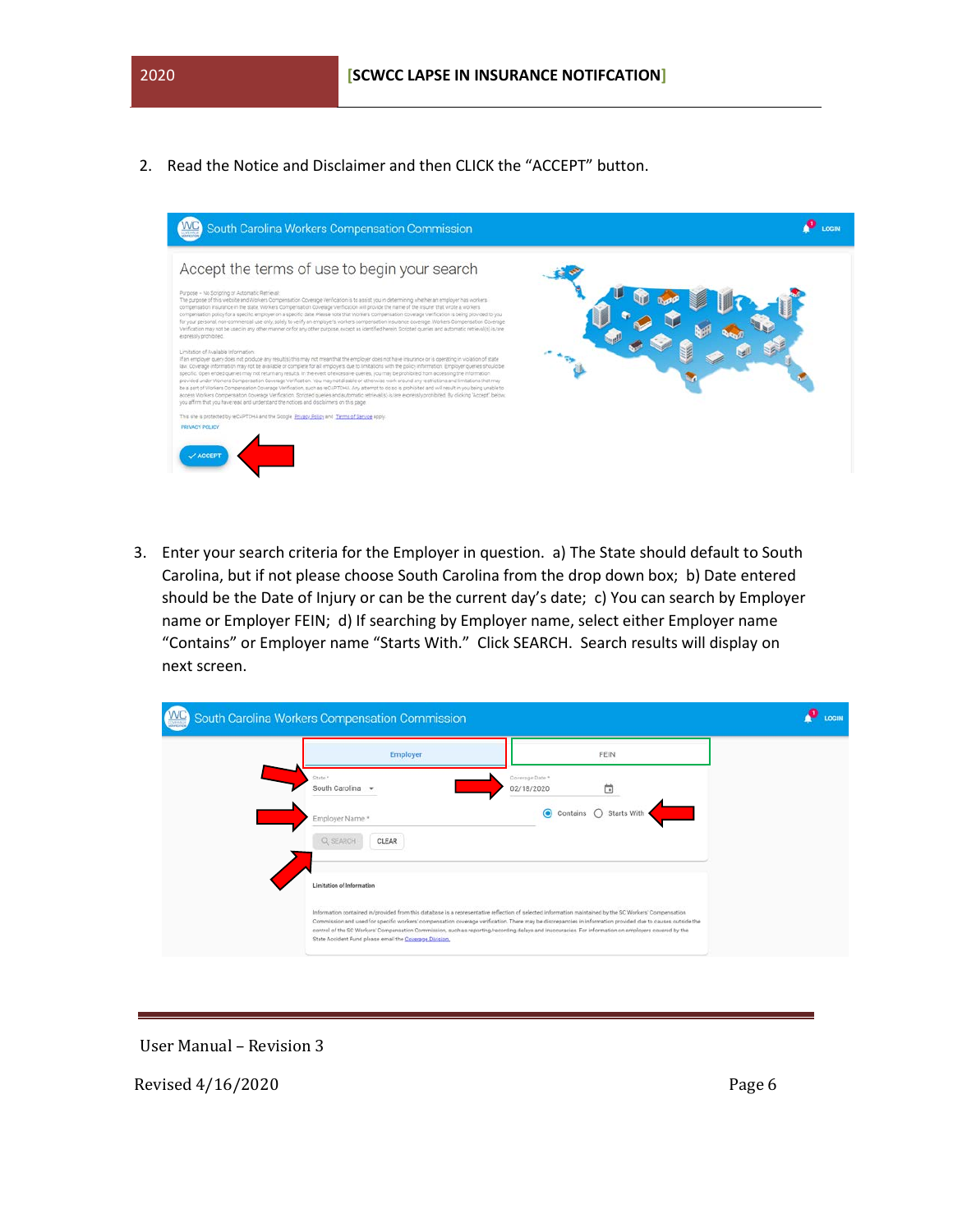4. When the search results appear, CLICK on the desired EMPLOYER and POLICY NUMBER for policy details.

| WC | South Carolina Workers Compensation Commission                                                     |                                                               | LOGIN |
|----|----------------------------------------------------------------------------------------------------|---------------------------------------------------------------|-------|
|    | <b>Employer</b>                                                                                    | FEIN                                                          |       |
|    | State *<br>South Carolina -                                                                        | Coverage Date*<br>$\Box$<br>02/18/2020                        |       |
|    | Employer Name*<br>ABC Com                                                                          | Starts With<br>O<br>Contains                                  |       |
|    | Q SEARCH<br>CLEAR                                                                                  |                                                               |       |
|    | Results do not imply coverage for the employer in this state. Make a selection to verify coverage. | Q Filter by name                                              |       |
|    | ABC COMPOUNDING CO INC<br>Policy Number: WC012016106                                               |                                                               |       |
|    | ABC COMPOUNDING CO OF TEXAS INC<br>Policy Number: WC012016106                                      |                                                               |       |
|    |                                                                                                    | Rows per page: 10 -<br>$1-2$ of $2$<br>$\,<$<br>$\rightarrow$ |       |
|    | Limitation of Information                                                                          |                                                               |       |

5. CLICK the "TRACK POLICY" button at the top right of the page.

| South Carolina Workers Compensation Commission                             |                              |                             | LOGIN |
|----------------------------------------------------------------------------|------------------------------|-----------------------------|-------|
| ABC COMPOUNDING CO INC                                                     |                              | TRACK POLICY                |       |
| Insurance Coverage Provider<br>NATIONAL UNION FIRE INS CO OF PITTSBURGH PA | Policy Number<br>WC012016106 | Coverage Date<br>02/18/2020 |       |
| <b>CLICK HERE FOR CLAIM PROCESSING INFORMATION</b>                         |                              |                             |       |
| 1 Employer Location(s)<br>Q Filter by name or address                      |                              |                             |       |
| <b>WALKER CAPITAL INC</b><br>No specific address reported                  |                              |                             |       |

User Manual – Revision 3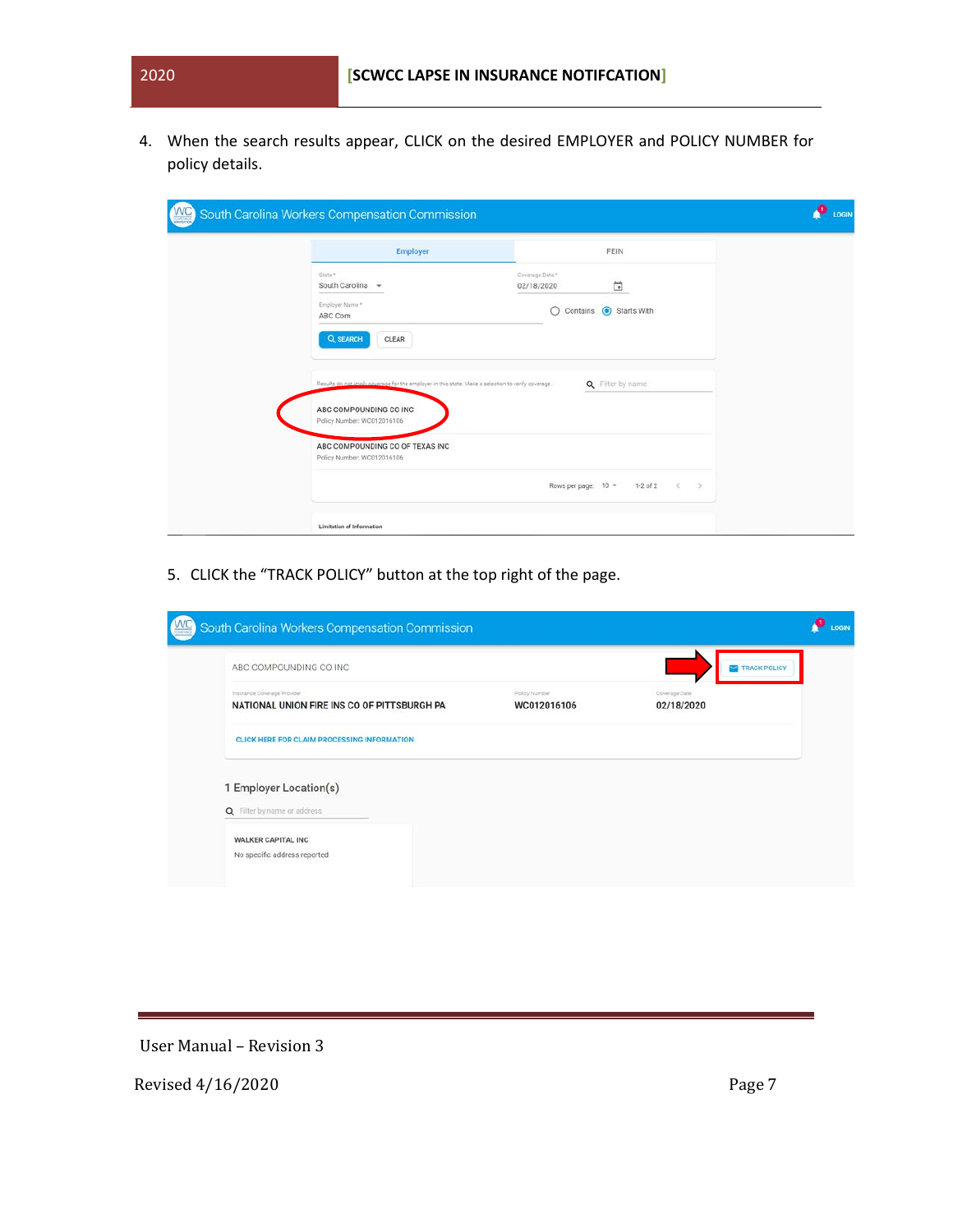6. The following screen will pop up. Enter your email address and then click the "SEND EMAIL" button.

| Track policy by email                                                                                            |                |                         |                                    |
|------------------------------------------------------------------------------------------------------------------|----------------|-------------------------|------------------------------------|
|                                                                                                                  | $\overline{2}$ | $\overline{\mathbf{3}}$ | $\overline{4}$                     |
| <b>Enter Email Address</b>                                                                                       | Check Email    | Click the Button        | Finished                           |
| Enter your email address and click Send Email to start the tracking process.<br>Email*<br>testuser@test.user.com |                |                         | <b>SEND EMAIL</b><br><b>CANCEL</b> |

7. After clicking "SEND EMAIL," the following message will appear. Simply follow the remaining instructions to track the policy.

Track policy by email

|                                                                                        |             | -3               |              |
|----------------------------------------------------------------------------------------|-------------|------------------|--------------|
| <b>Enter Email Address</b>                                                             | Check Email | Click the Button | Finished     |
| Almost there                                                                           |             |                  |              |
| Go to your email to continue the tracking process.                                     |             |                  |              |
|                                                                                        |             |                  |              |
| We sent an email to testuser@test.user.com                                             |             |                  |              |
| If you can't find the email, check your spam folder or click the link below to resend. |             |                  |              |
| <b>RESEND EMAIL</b>                                                                    |             |                  |              |
|                                                                                        |             |                  |              |
|                                                                                        |             |                  | <b>CLOSE</b> |

User Manual – Revision 3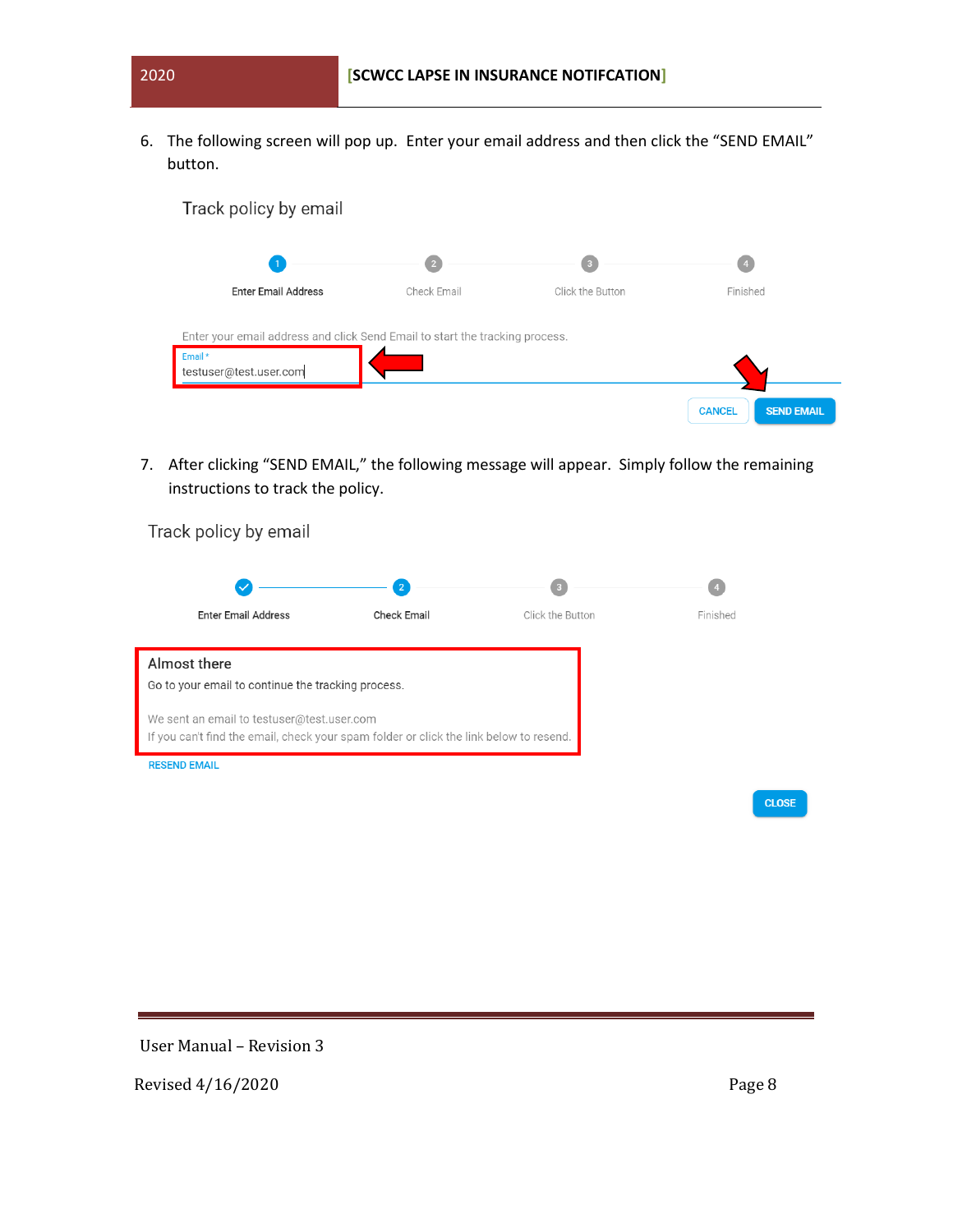8. You will receive an email as confirmation of the registration with instructions to complete the TRACK POLICY process.

|                            | <b>Verification</b>                                                            | <b>Workers Compensation Coverage</b>                           |          |
|----------------------------|--------------------------------------------------------------------------------|----------------------------------------------------------------|----------|
| <b>Enter Email Address</b> | Check Email                                                                    | $\overline{\mathbf{3}}$<br>Click the Button                    | Finished |
| process.                   |                                                                                | Click on the Track Policy button to complete the login         |          |
|                            |                                                                                | <b>Subscription Info</b>                                       |          |
|                            | Employer Name:<br>State:<br>Policy Number:<br>Coverage Search Date: 02/18/2020 | ABC COMPOUNDING CO INC<br><b>SOUTH CAROLINA</b><br>WC012016106 |          |
|                            |                                                                                | <b>Track Policy</b>                                            |          |

User Manual – Revision 3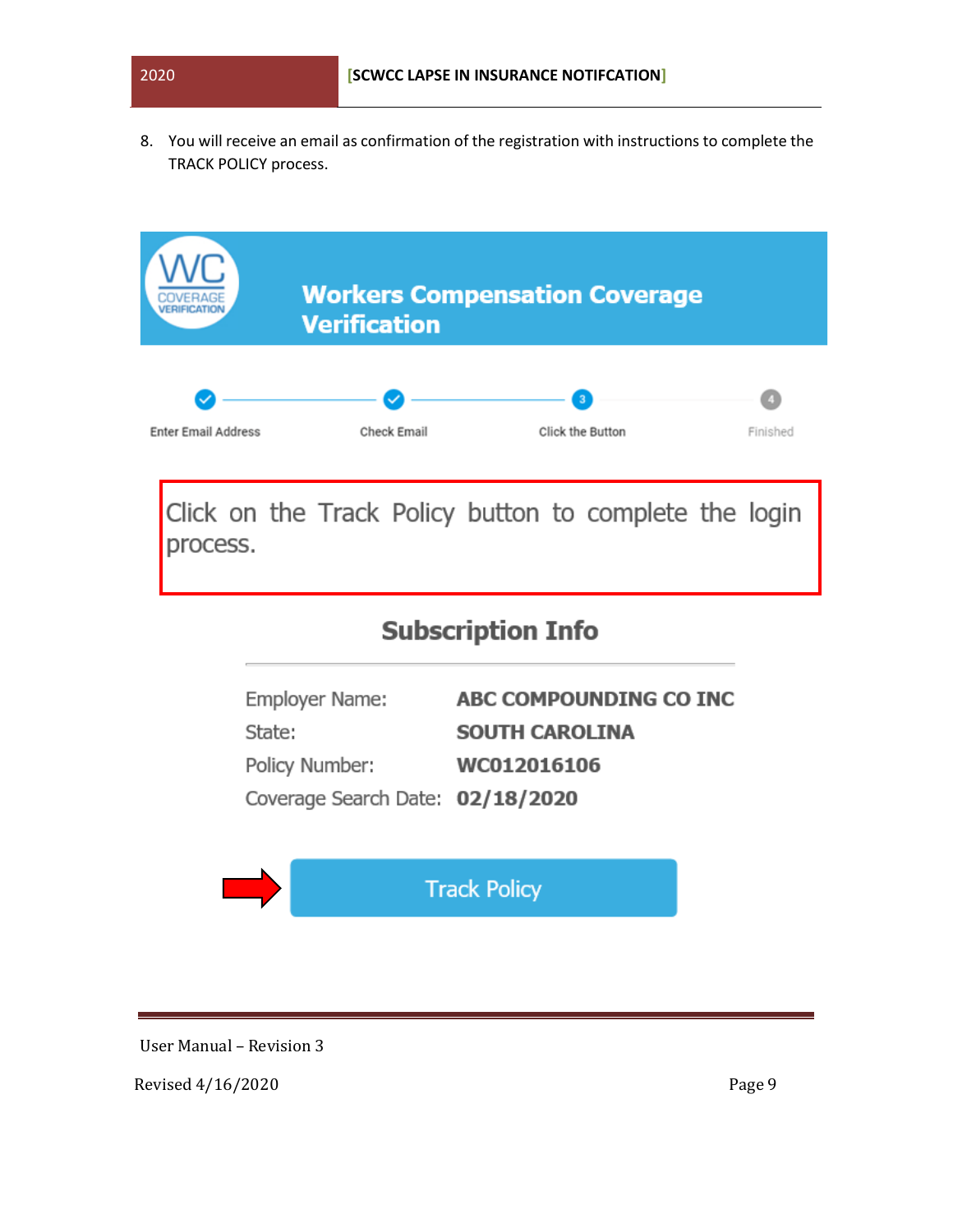9. Once you CLICK "TRACK POLICY," you will receive notification that the policy is being tracked. You can then close the window.



If you do not receive a confirmation within a few minutes check your junk and or spam email box. If the email is found there, you follow your service provider's directions for saving the email as a trusted sender.

If you don't receive an email, you may have entered an incorrect email address. Please try again or contact coverage@wcc.sc.gov.

## <span id="page-9-0"></span>**Notification of Mid-Term Cancellation and Policy Changes**

SCWCC receives insurance policy updates from NCCI daily. The data received is matched against the registration list. An automated email will be sent to the registered email address if a change to the tracked policy is received. The registration for notification automatically expires when the policy term has ended. If you wish to follow the new policy, it will be necessary to register the new policy.

A couple of samples of the automated email notifications of a policy change are shown on the next two following pages:

User Manual – Revision 3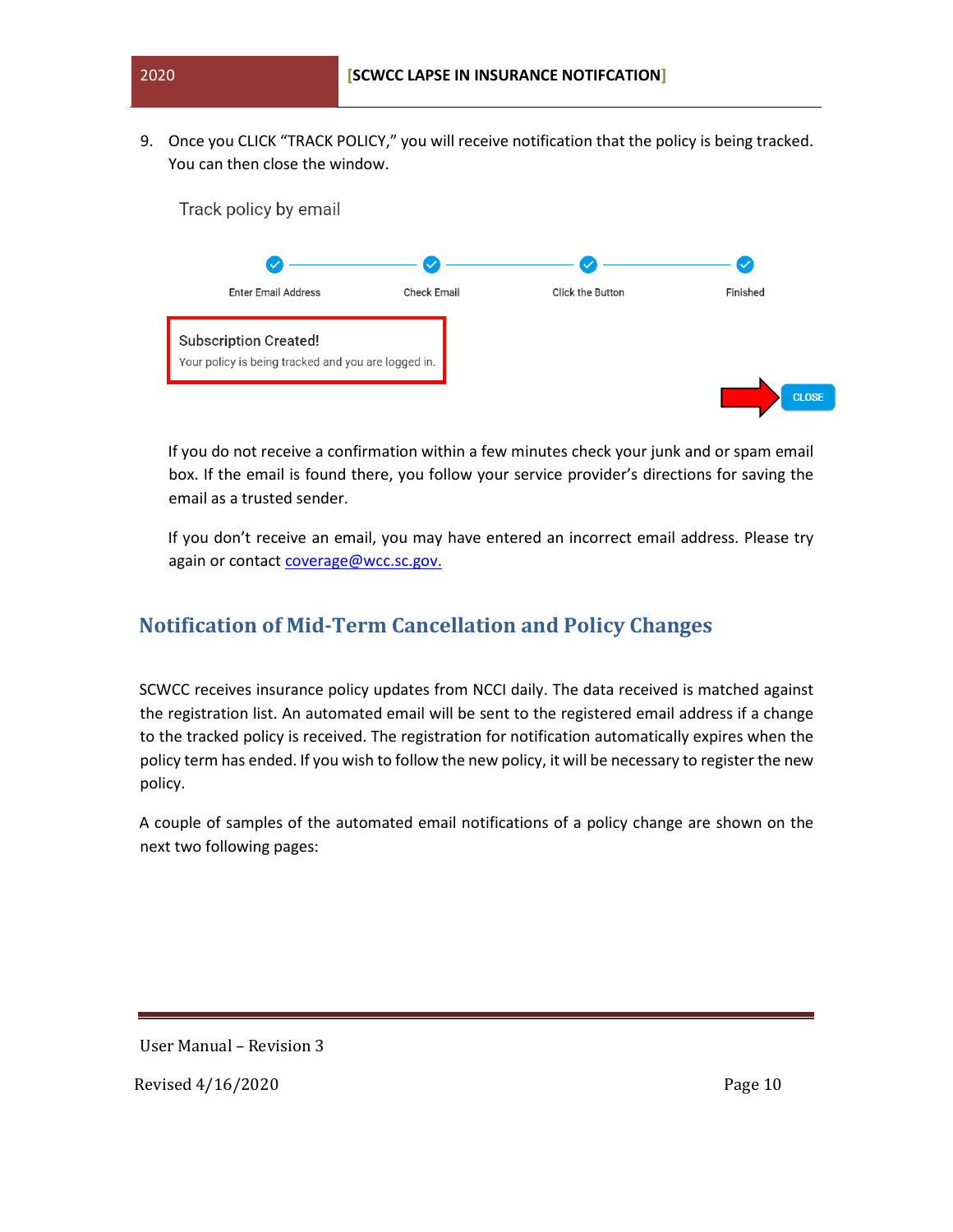|                                               | <b>Workers Compensation Coverage Verification</b> |  |
|-----------------------------------------------|---------------------------------------------------|--|
| A policy you are tracking has been cancelled! |                                                   |  |
|                                               |                                                   |  |
|                                               | <b>Subscription Info</b>                          |  |
|                                               |                                                   |  |
| Employer Name:                                |                                                   |  |
| State:                                        | <b>SOUTH CAROLINA</b>                             |  |
| Policy Number:                                |                                                   |  |
| Coverage Search<br>Date:                      | 02/21/2020                                        |  |
| Policy Status:                                | <b>Cancelled</b>                                  |  |

Cancellations and Reinstatements are reported at the policy level. The information contained in this email is based on the Coverage Search Date and Employer Name entered by the Subscriber when they chose to use the Track Policy feature. NCCI is not responsible for any input errors of the Subscriber. Your subscription to this service will automatically expire when the policy term for the employer name you inputted has ended. If the policy has been Reinstated the Employer Name displayed above may or may not be covered on the policy at this time. To see if the Employer Name searched on remains covered on the Policy, please click on the link below and search on the Employer Name.

User Manual – Revision 3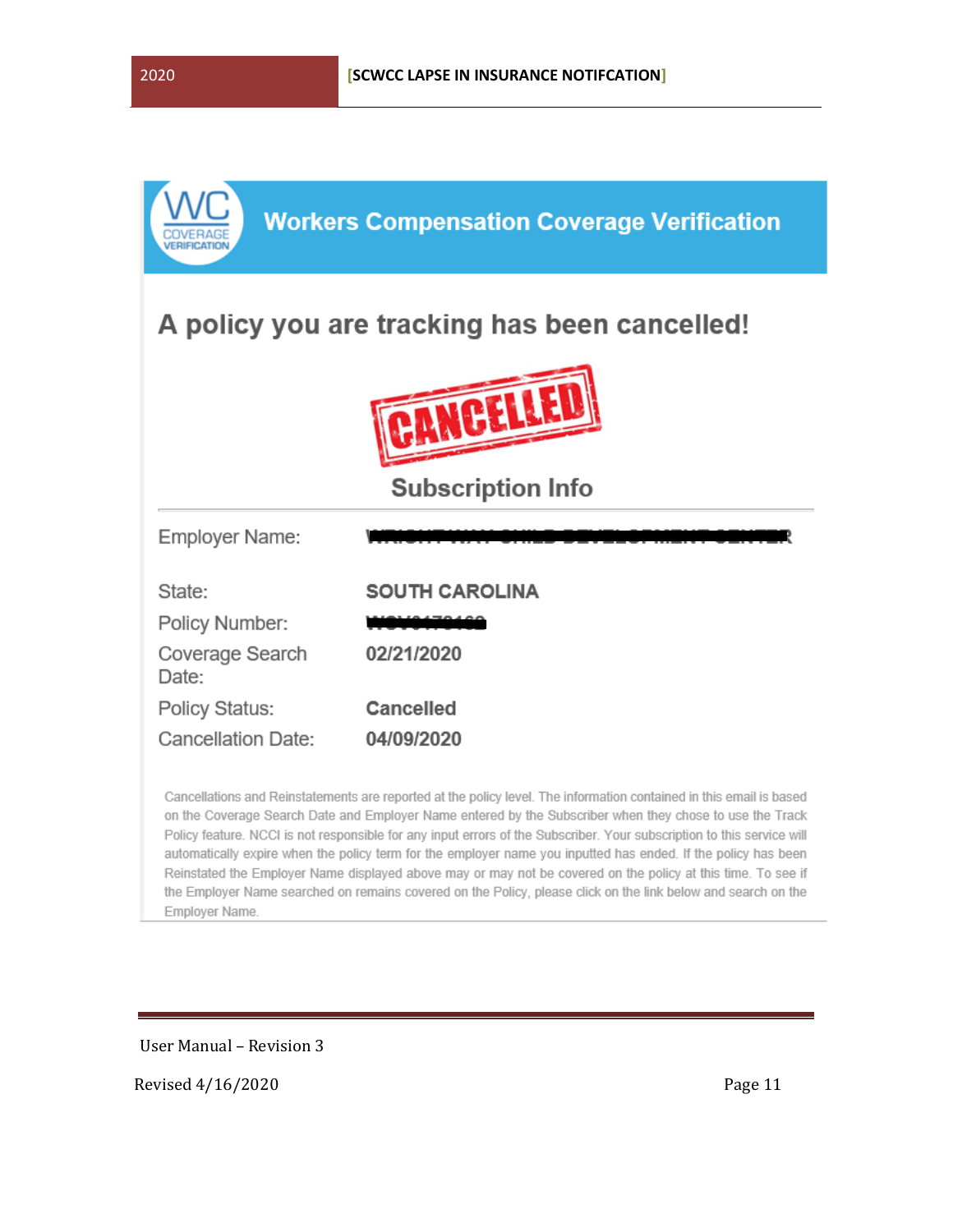

Cancellations and Reinstatements are reported at the policy level. The information contained in this email is based on the Coverage Search Date and Employer Name entered by the Subscriber when they chose to use the Track Policy feature. NCCI is not responsible for any input errors of the Subscriber. Your subscription to this service will automatically expire when the policy term for the employer name you inputted has ended. If the policy has been Reinstated the Employer Name displayed above may or may not be covered on the policy at this time. To see if

User Manual – Revision 3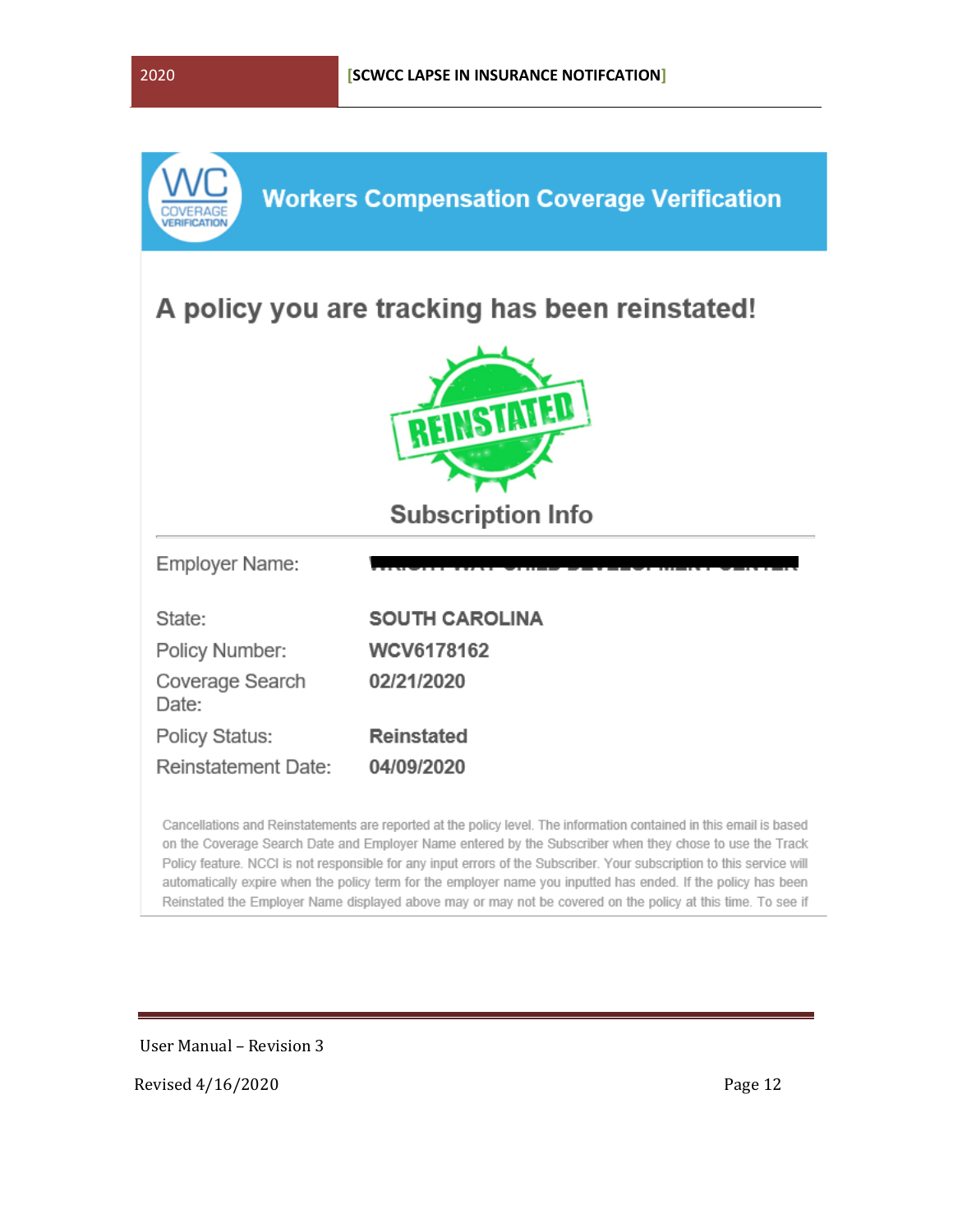## <span id="page-12-0"></span>**FAQ's**

#### **What happens if I change my email address?**

The notification of mid-term cancellation will be sent to the email address you registered. If your email address changes it will be necessary to re-register with the new email address.

#### **What happens to my registration for a policy if there is a mid-term cancellation?**

Your registration for notification automatically expires when the term of the policy for which you are tracking has ended. If you wish to track the new policy, you will need register to track the new policy.

#### **I am having a problem registering?**

Please direct any questions or problems to the SCWCC Compliance Division, 803.737.6203 or coverage@wcc.sc.gov.

#### **I think a policy has been canceled, but I didn't receive an email?**

Several reasons can cause this to happen

- 1. Your email that you registered with was incorrect.
- 2. You never registered for tracking that policy.
- 3. NCCI's POC transaction was not processed by SCWCC

If any of these problems occur, please contact SCWCC Compliance Division, 803.737.6203 or coverage@wcc.sc.gov.

#### **Is the SCWCC certain that the information provided through the notification system is correct?**

**No - Disclaimer: Pursuant to SC Code of Laws 42-1-400; 42-1-410, a general contractor is considered liable for Workers' Compensation injuries/costs incurred by an uninsured subcontractor.** 

**Please be advised that the South Carolina Workers' Compensation Commission provides the above information as "information only" and DOES NOT affirm the accuracy of the same. Verification of pre-mature policy cancellation is the responsibility of the notification recipient** 

User Manual – Revision 3